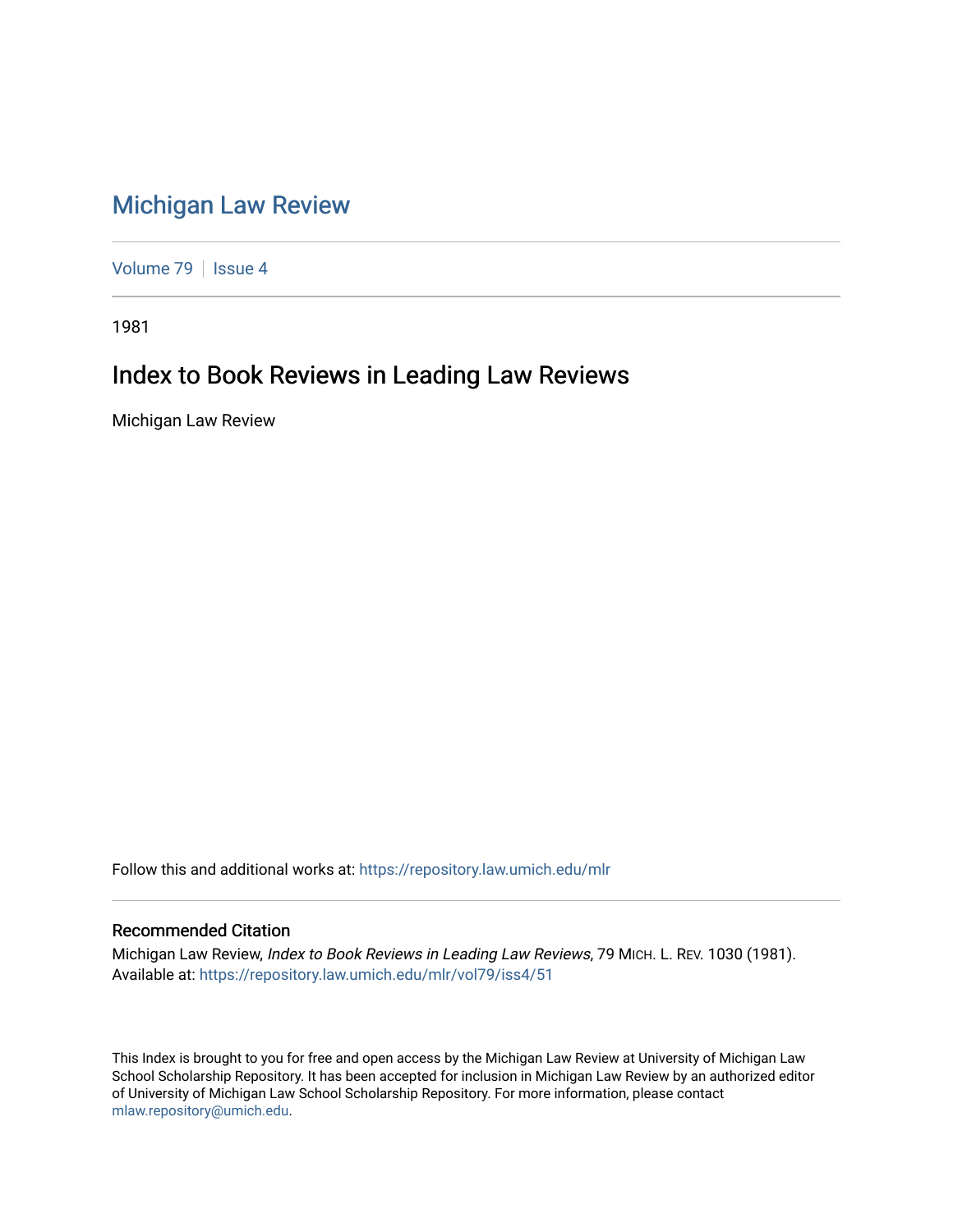## **INDEX TO BOOK REVIEWS IN LEADING LAW REVIEWS**

This index includes book reviews that have appeared in leading law reviews since the compilation of books for the *1980 Survey of Books Relating to the Law* (78 Mich. L. Rev. 645-840 (March 1980)). The reviewer's name is in parentheses. Where no reviewer is listed, it is assumed that the review is a student contribution.

- ALLEN: Law, Intellect, and Education. (David P. Bryden) 65 Minn. L. Rev. 319-30 (Jan.).
- (J. Chrys Dougherty) 58 Texas L. Rev. 861-74 (April).
- (Gene R. Shreve) 33 Vand. L. Rev. 822- 33 (April).
- ATIYAH: The Rise and Fall of Freedom of Contract. (Charles Fried) 93 Harv. L. Rev. I 858-68 (June).
- (Charles **M.** Gray) 90 Yale L.J. 216-31 (Nov.).
- BARSH & HENDERSON: The Road: Indian Tribes and Political Liberty. (Robert N. Clinton) 47 U. Chi. L. Rev. 846-60 (Summer).
- BEITZ: Political Theory and International Relations. (Alfred P. Rubin) 47 U. Chi. L. Rev. 403-14 (Winter).
- BREYER & STEWART: Administrative Law and Regulatory Policy. (Ernest Gellhorn) 93 Harv. L. Rev. 1384-94 (April).
- BUCHHEIT: Secession: The Legitimacy of Self-Determination. (Eisuke Suzuki) 89 Yale L.J. 1247-59 (May).
- BURT: Taking Care of Strangers. 93 Harv. L. Rev. 1608-11 (May).
- CALVANI & SIEGFRIED: Economic Analysis and Antitrust Law. (Thomas D. Morgan) 33 Vand. L. Rev. 1523-29 (Nov.).
- CH'EN: Chinese Legal Tradition Under the Mongols. (William C. Jones) 47 U. Chi. L. Rev. 861-70 (Summer).
- CHOPER: Judicial Review and the National Political Process: A Functional Reconsideration of the Role of the Supreme Court. (Arthur S. Miller) 48 Geo. Wash. L. Rev. 667-69 (May).
- (Henry P. Monaghan) 94 Harv. L. Rev. 296-311 (Nov.).
- COWAN: See No Evil: The Backstage Battle over Sex and Violence in Television. 94 Harv. L. Rev. 485-88 (Dec.).
- DAVIS: Administrative Law Treatise, 2d ed., vols. I & II. (William H. Allen) 80 Colum. L. Rev. 1149-63 (June).
- DENNIS, GILLMOR & GREY: Justice Hugo Black and the First Amendment. (Stephen W. Gard) 48 Geo. Wash. L. Rev. 299-305 (Jan.).
- EHRENZWEIG: Law: A Personal View. (A.W.B. Simpson) 47 U. Chi. L. Rev. 41S-21 (Winter).
- ELLIFF: The Reform of FBI Intelligence Operations. (Morton H. Halperin) 47 U. Chi. L. Rev. 634-46 (Spring).
- ELY: Democracy and Distrust: A Theory of Judicial Review. (Archibald Cox) 94 Harv. L. Rev. 700-16 (Jan.).
- (Gerard E. Lynch) 80 Colum. L. Rev. 857-66 (May).
- (Paul L. Murphy) 65 Minn. L. Rev. 158- 66 (Nov.).
- (James M. O'Fallon) 68 Calif. L. Rev. 1070-92 (Sept.)
- EVANS & MURPHY: Legal Aspects of International Terrorism. 93 Harv. L. Rev. 1395-97 (April).
- FEHRENBACHER: The Dred Scott Case: Its Significance in Amercian Law and Politics. (Gary J. Simson) 32 Stan. L. Rev. 879-8S (April).
- FINGARETTE & HASSE: Mental Disabilities and Criminal Responsibility. (Peter Arenella) 80 Colum. L. Rev. 420-34 (March).
- (Stanley Ingber) 27 UCLA L. Rev. 816-48 (Feb.).
- FINKELSTEIN: Quantitative Methods in Law: Studies in the Application of Mathematical Probability and Statistics to Legal Problems. 93 Harv. L. Rev. 1398-400 (April).
- FISHKIN: Tyranny and Legitimacy: A Critique of Political Theories. (A. John Simmons) 66 Va. L. Rev. 1343-55 (Nov.).
- FISS: The Civil Rights Injunction. (Doug Rendleman) 47 U. Chi. L. Rev. 199-211 (Fall).
- (John Minor Wisdom) 89 Yale L.J. 825- 33 (March).
- FLETCHER: Rethinking Criminal Law, (Herbert Fingarette) 89 Yale L.J. 1002-16 (April).
- FRANCK & WEISBAND: Foreign Policy by Congress. (John H. Barton) 58 Texas L. Rev. 1015-28 (May).
- GOLDSTEIN, FREUD & SOLNIT: Before the Best Interests of the Child. (Susan Frelich Appleton) 58 Texas L. Rev. 1343-S9 (Oct.).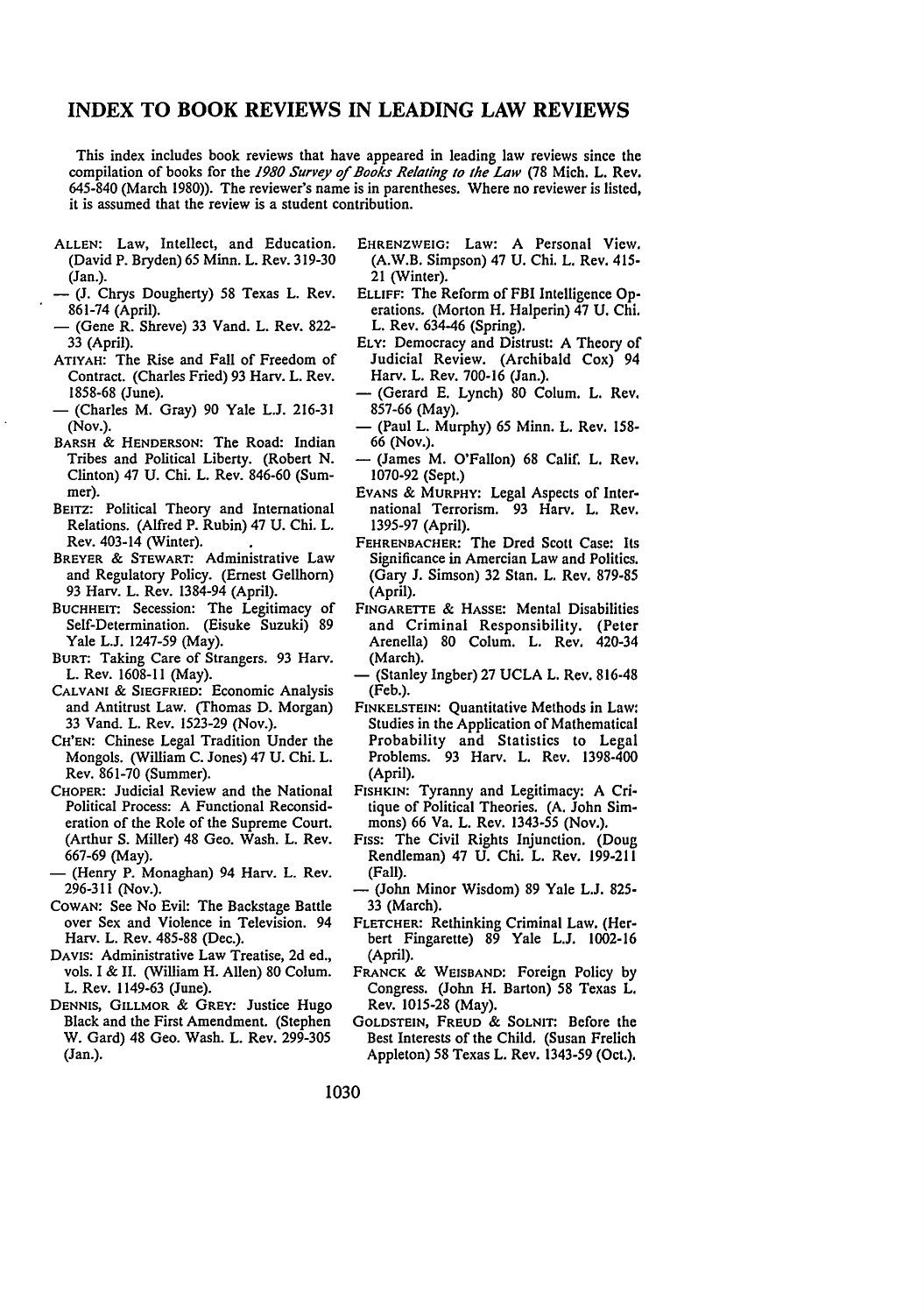- HALL: The Politics of Justice: Lower Federal Judicial Selection and the Second Party System, 1829-1861. (Lawrence M. Friedman) 33 Vand. L. Rev. 1017-26 (May).
- HAYEK: Law, Legislation and Liberty (Volume  $3$ ) - The Political Order of a Free People. (Robert F. Drinan) 47 U. Chi. L. Rev. 621-33 (Spring).
- HAZARD: Ethics in the Practice of Law. (Robert Kasanof & Laura Nader) 89 Yale L.J. 1438-49 (June).
- HICKS: Exempted Transactions Under the Securities Act of 1933. (Morgan Shipman) 56 Ind. L.J. 95-101 (No. I).
- JENSEN: Bias in Mental Testing. (Bryant · Garth) *55* Ind. L.J. 645-66 (No. 4).
- KAGAN: Regulatory Justice: Implementing a Wage-Price Freeze. (James 0. Freedman) 80 Colum. L. Rev. 1164-72 (June).
- KEETON, OWEN & MONTGOMERY: Products Liability and Safety, Cases and Materials. (Richard E. Speidel) 33 Vand. L. Rev. 813- 22 (April).
- KETTNER: The Development of American Citizenship, 1608-1870. (Willi Paul Adams) 47 U. Chi. L. Rev. 176-84 (Fall).
- KONIG: Law and Society in Puritan Massachusetts. (Barbara A. Black) 90 Yale L.J. 232-46 (Nov.)
- KRIPKE: The SEC and Corporate Disclosure: Regulation in Search of a Purpose. (James H. Fogelson) *55* N.Y.U. L. Rev. 128-48 (April).
- (Edmund W. Kitch) 47 U. Chi. L. Rev. 394-402 (Winter).
- (Simon M. Lome) 128 U. Pa. L. Rev. 1261-73 (May).
- (A.A. Sommer, Jr.) 93 Harv. L. Rev. 1595-607 (May).
- KRONMAN & POSNER: The Economics of Contract Law. (Henry Gross) 80 Colum. L. Rev. 867-77 (May).
- LAFAVE: Search and Seizure: A Treatise on the Fourth Amendment. (William H. Erickson) 78 Mich. L. Rev. 451-57 (Jan.).
- LEFCOE: Land Development in Crowded Places: Lessons from Abroad. (A. Dan Tarlock) 53 S. Cal. L. Rev. 1129-41 (March).
- LEFEVER: Nuclear Arms in the Third World. (Roy W. Adams, Jr.) 27 UCLA L. Rev. 505-07 (Dec.).
- LIFTON: Practical Real Estate: Legal, Tax and Business Strategies. (Richard W. Bartke) 26 Wayne L. Rev. 1625-45 (Sept.).
- LIVINGSTON: Fair Game? Inequality and Affirmative Action. (Carl Cohen) 58 Texas L. Rev. 845-60 {April).
- MACKINNON: Sexual Harassment of Working Women. (Christine Godsil Cooper) 48 U. Chi. L. Rev. 183-200 (Winter).
- (Herma Hill Kay & Carroll M. Brodsky) 58 Texas L. Rev. 670-94 (March).
- MAILER: The Executioner's Song. (Barbara Allen Babcock) 32 Stan. L. Rev. 865-78 (April).
- MCLURE: Must Corporate Income Be Taxed Twice? (Leon Gabinet) 58 Texas L. Rev. 489-99 (Feb.).
- (Allaire Urban Karzon) 33 Vand. L. Rev. 1026-36 (May).
- MURPHY: The Vicar of Christ. 93 Harv. L. Rev. 1869-71 (June).
- NIEMAN: To Set the Law in Motion -Freedmen's Bureau and the Legal Rights of Blacks, 1865-1868. (Howard C. Westwood) 80 Colum. L. Rev. 204-09 (Jan.).
- PALMER: The Law of Restitution. (4 vols.) (Dale A. Oesterle) 79 Mich. L. Rev. 336-64 (Dec.).
- PECHMAN: What Should Be Taxed: Income or Expenditure? (Michael J. McIntyre) 26 Wayne L. Rev. 1181-89 (March).
- POLLACK: Earl Warren: The Judge Who Changed America. (Richard Y. Funston) 33 Vand. L. Rev. 1265-77 (Oct.).
- REID: In a Rebellious Spirit. (Jennifer Nedelsky) 54 N.Y.U. L. Rev. 1035-46 (Nov.).
- REISMAN: Folded Lies: Bribery, Crusades, and Reforms. (Sydney M. Cone, III) 89 Yale L.J. 1242-46 (May).
- RIDER & FFRENCH: The Regulation of Insider Trading. (William H. Painter) 80 Colum. L. Rev. 664-69 {April).
- ROBITSCHER: The Powers of Psychiatry. (Lois G. Forer) 129 U. Pa. L. Rev. 253-62 (Nov.).
- Rostow: The Ideal in Law. 27 UCLA L. Rev. 849-52 (Feb.).
- SHAPO: A Nation of Guinea Pigs. (Richard A. Merrill) 58 Texas L. Rev. 463-87 (Feb.).
- SIEGEL: Michigan Business Corporations. (Hugh H. Makens) 26 Wayne L. Rev. 1191-98 (March).
- SILBERMAN: Criminal Violence, Criminal Justice. (J. Michael Keating, Jr.) 89 Yale L.J. 1017-27 (April).
- SINDLER: Bakke, DeFunis, and Minority Admissions. (Joseph D. Grano) 26 Wayne L. Rev. 1395-411 (July).
- STOBAUGH & YERGIN: Energy Future: Report of the Energy Project at the Harvard Business School. (James W. McKie) 58 Texas L. Rev. 261-71 (Dec.).
- TACHAU: Federal Courts in the Early Republic: Kentucky 1789-1816. (Woodford L. Gardner, Jr.) 68 Ky. L.J. 488-94 (No. 2).